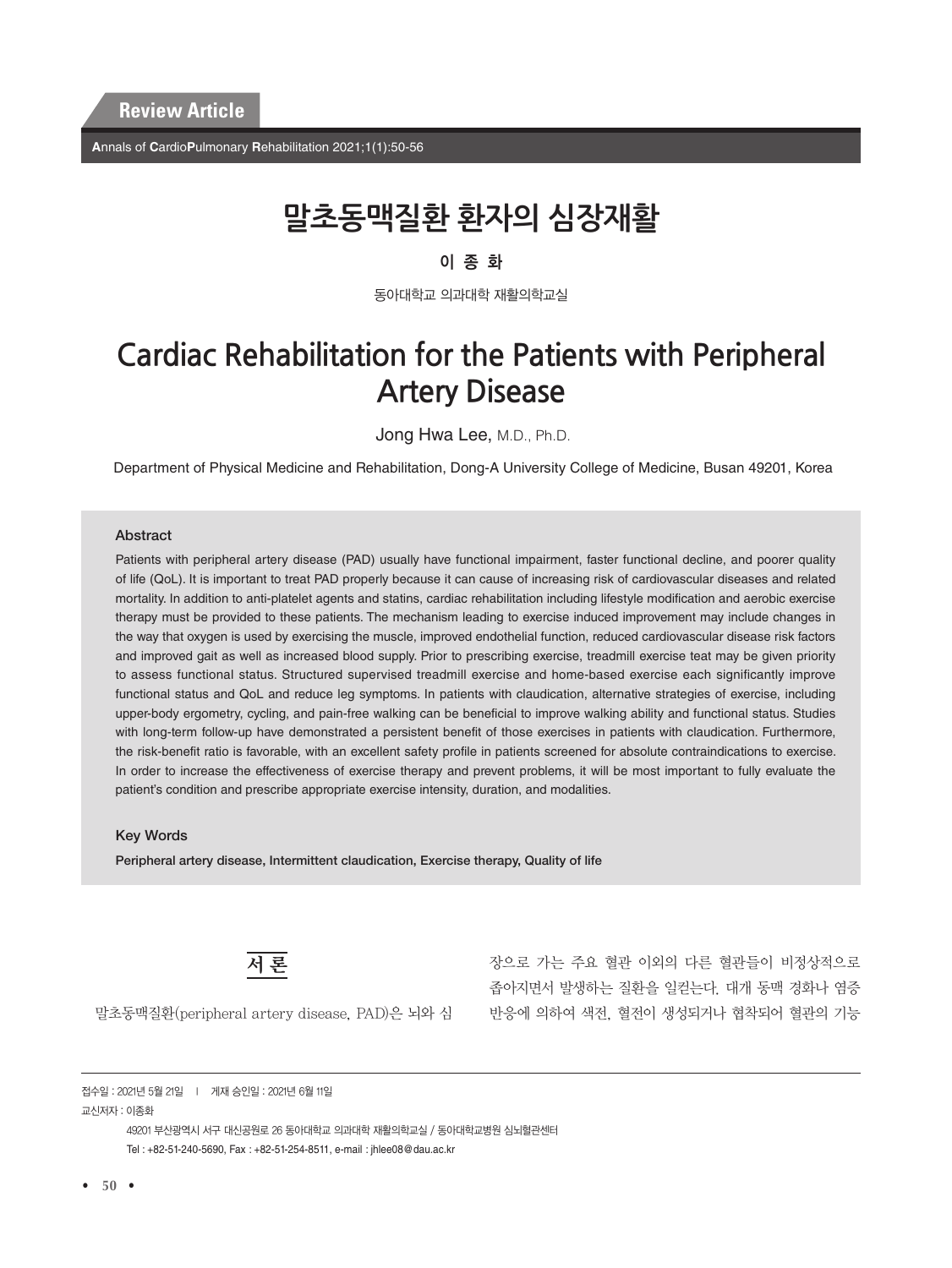과 구조에 이상을 초래하게 된다. 50세 미만에서는 드물지만 이후 연령대에서부터는 뚜렷한 증가세가 관찰되어, 65세 이상 에서는 약 10-15%, 80세 이상에서 약 20% 이상의 발생률이 보고되고 있다[1]. 고령을 포함하여 흡연, 당뇨, 고혈압, 이상 지질혈증 등이 유발의 주된 원인으로 간주된다[2]. 임상 양상 은 무증상에서부터 궤양, 괴저 발현 등 다양하나 가장 특징적 으로 간헐적 파행(intermittent claudication)이 나타날 수 있 다. 보행을 하거나 운동을 할 때 다리에 쥐가 나거나 통증, 피 로감 등을 호소하지만 활동을 멈추고 쉬면 곧바로 증상이 소 실되는 특징을 보인다. 말초동맥질환은 심혈관계 질환에 대해 독립적인 위험인자로 알려져 있으며, 이와 같은 혈관 문제를 가 진 환자는 그렇지 않은 사람들에 비해 심혈관계 질환 발생률과 사망률이 2-3배 이상 높을 수 있다[3]. 사지를 절단할 정도로 악화된 경우에는 5년 생존율이 30% 미만을 보일 정도로 예 후가 좋지 않다. 또한 이동 능력의 소실과 같은 기능적 손상이 점차 증가하게 되면서 삶의 질이 떨어지게 되는 결과를 경험 하게 된다[4]. 이러한 위험을 줄이기 위한 치료로 우선 적절한 항혈전제와 스타틴 제제를 사용해야 한다. 반드시 금연을 해 야하며, 항고혈압제를 통해 안정적으로 혈압을 관리해야 한다 [5]. 그리고 무엇보다 지속적인 유산소운동을 포함하는 심장재 활을 시행하는 것이 중요하다. 감독하 운동 치료(supervised exercise therapy) 혹은 가정 기반의 운동 치료(home-based exercise therapy)는 모두 보행 능력, 전반적인 기능 상태, 그 리고 건강 관련 삶의 질을 향상시키는 데 매우 중요한 역할을 하는 것으로 알려져 있다[6]. 질환의 특성상 운동 능력이 저하 된 환자들에서 적절한 강도와 간격으로 운동을 지속적으로 시 행하는 것은 매우 중요하면서도 임상적으로 적용하기 어려운 한계도 존재한다. 지금부터 기존의 연구들을 바탕으로 말초동 맥질환 환자에서 적용할 수 있는 심장재활 운동 방법에 대해 살펴보도록 하겠다.

## 본 론

말초동맥질환 환자들에서 운동 치료를 시행하는 궁극적인 목표는 일상생활을 정상적으로 영위하기 위해 필요한 운동 수 행 능력을 향상시켜 삶의 질을 높이고 전반적인 기능 상태를 호전시키는 데 있다. 운동 치료의 효과를 판단하는 데 있어 하 지의 혈역동학적 평가보다 트레드밀 운동 검사, 6분 보행 검사, 그리고 환자 관련 삶의 질 평가 도구 등을 우선적으로 사용하 는 것은 이러한 기능적인 영역을 반영할 수 있기 때문이다.

#### 1) 운동을 통한 기능 향상의 기전(mechanism)

운동으로 인한 기능 향상의 기전에 대해서 완전하게 알려져 있지는 않으나, 산소가 근육을 운동시키는 데 사용되고 혈관 내피 기능을 호전시키며, 심혈관계 질환의 위험인자들을 줄이



**Fig. 1.** Mechanism of functional and claudication improvement through exercise [7].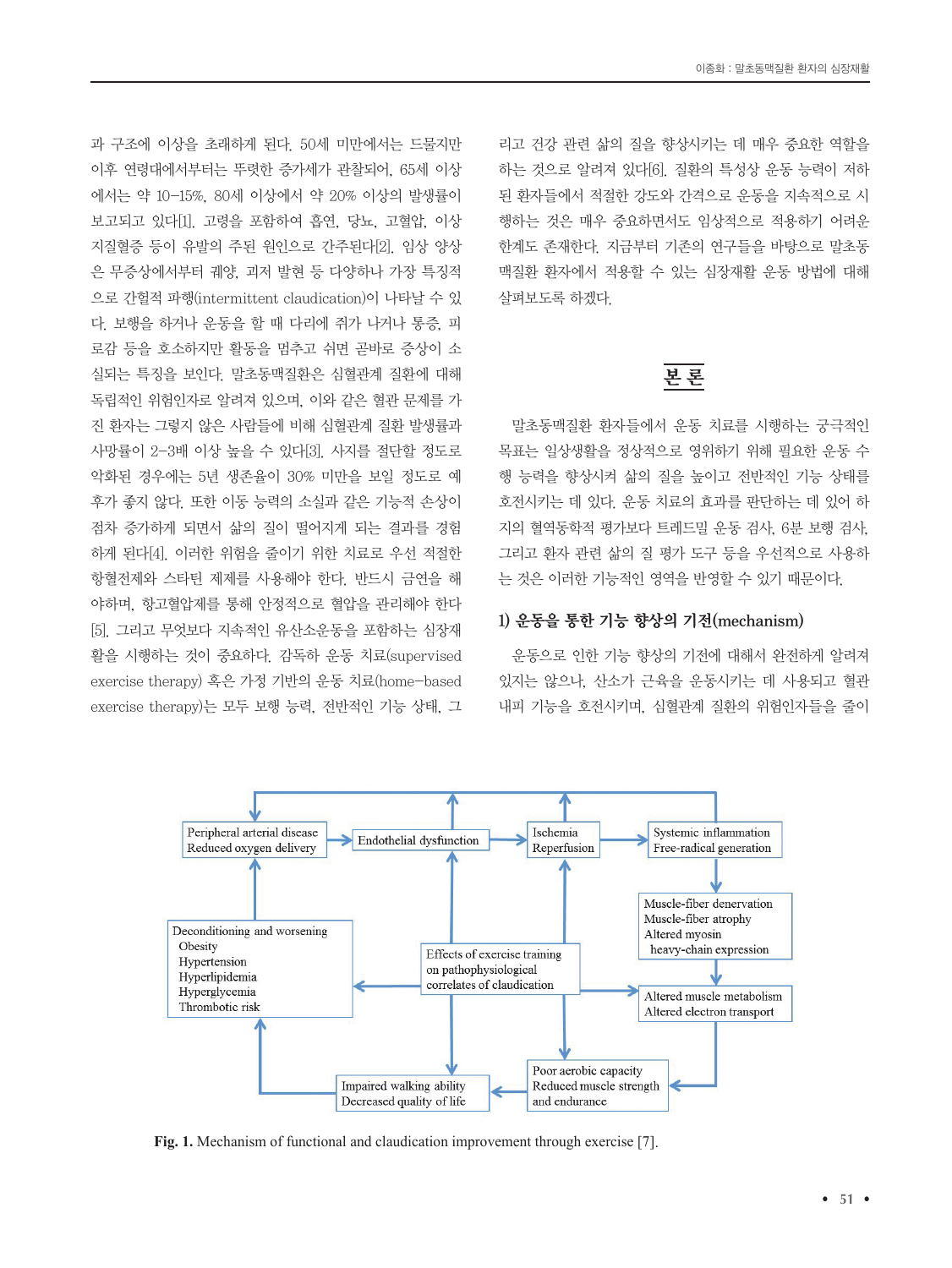면서 혈액 공급을 증가시키는 등의 역할을 수행하기 때문일 것 으로 예상하고 있다. 최근에 제안되는 기전들로 말초동맥질환 을 가진 환자들에 대해 규칙적인 운동을 하는 것이 장애의 고 리(cycle of disability)를 깨는 것과 연관이 있을 것으로 여겨 지고 있다(Fig. 1) [7].

### 2) 구조화된 운동 치료(structured exercise therapy)의 권고(recommendation) [8]

잘 구조화된 운동 치료는 말초동맥질환 환자의 치료에 매우 중요한 요소이다. 해당 프로그램의 구성 요소들에 대해 Table 1과 2에 제시하였다. 파행에 대한 최초 치료 방법으로서 감독 하 운동 프로그램의 효과를 증명하는 연구들은 계속 발전하여 설득력을 유지해오고 있다[9]. 18개월부터 7년에 이르는 장기 간 경과 관찰한 연구들에서도 파행을 보이는 환자들에서 감독 하 운동의 지속되는 이점들을 뒷받침하고 있다[10,11]. 말초동 맥질환에 대한 감독하 운동의 위험-이익 상관관계에서 긍정적

#### **Table 1.** Structured Exercise Program for Peripheral Artery Disease

Structured exercise program

Supervised exercise therapy (COR I, LOE A)

- Program takes place in a hospital or outpatient facility.
- Program uses intermittent walking exercise as the treatment modality.
- Program can be standalone or within a cardiac rehabilitation program.
- Program is directly supervised by qualified healthcare provider (s).
- Training is performed for a minimum of 30–45 min/session; sessions are performed at least 3 times/week for a minimum of 12 weeks.
- Training involves intermittent bouts of walking to moderate-to-maximum claudication, alternating with periods of rest.
- Warm-up and cool-down periods precede and follow each session of walking.

Structured community- or home-based exercise program (COR IIa, LOE A)

- Program takes place in the personal setting of the patient rather than in a clinical setting.
- Program is self-directed with guidance of healthcare providers.
- Healthcare providers prescribe an exercise regimen similar to that of a supervised program.
- Patient counseling ensures understanding of how to begin and maintain the program and how to progress the difficulty of the walking (by increasing distance or speed).
- Program may incorporate behavioral change techniques, such as health coaching or use of activity monitors

COR: class of recommendation, LOE: level of evidence

#### **Table 2.** Recommendations for Structured Exercise Therapy for Peripheral Artery Disease

| <b>COR</b> | <b>LOE</b> | Recommendations                                                                                                                                                                                                                                                                                  |
|------------|------------|--------------------------------------------------------------------------------------------------------------------------------------------------------------------------------------------------------------------------------------------------------------------------------------------------|
|            | A          | In patients with claudication, a supervised exercise program is recommended to improve functional status and QOL<br>and to reduce leg symptoms.                                                                                                                                                  |
|            | $B-R$      | A supervised exercise program should be discussed as a treatment option for claudication before possible<br>revascularization.                                                                                                                                                                   |
| Пa         | A          | In patients with PAD, a structured community- or home-based exercise program with behavioral change techniques<br>can be beneficial to improve walking ability and functional status.                                                                                                            |
| Пa         | А          | In patients with claudication, alternative strategies of exercise therapy, including upper-body ergometry, cycling,<br>and pain-free or low-intensity walking that avoids moderate-to-maximum claudication while walking, can be<br>beneficial to improve walking ability and functional status. |

COR: class of recommendation, LOE: level of evidence, QOL: quality of life, B-R: level B (randomized)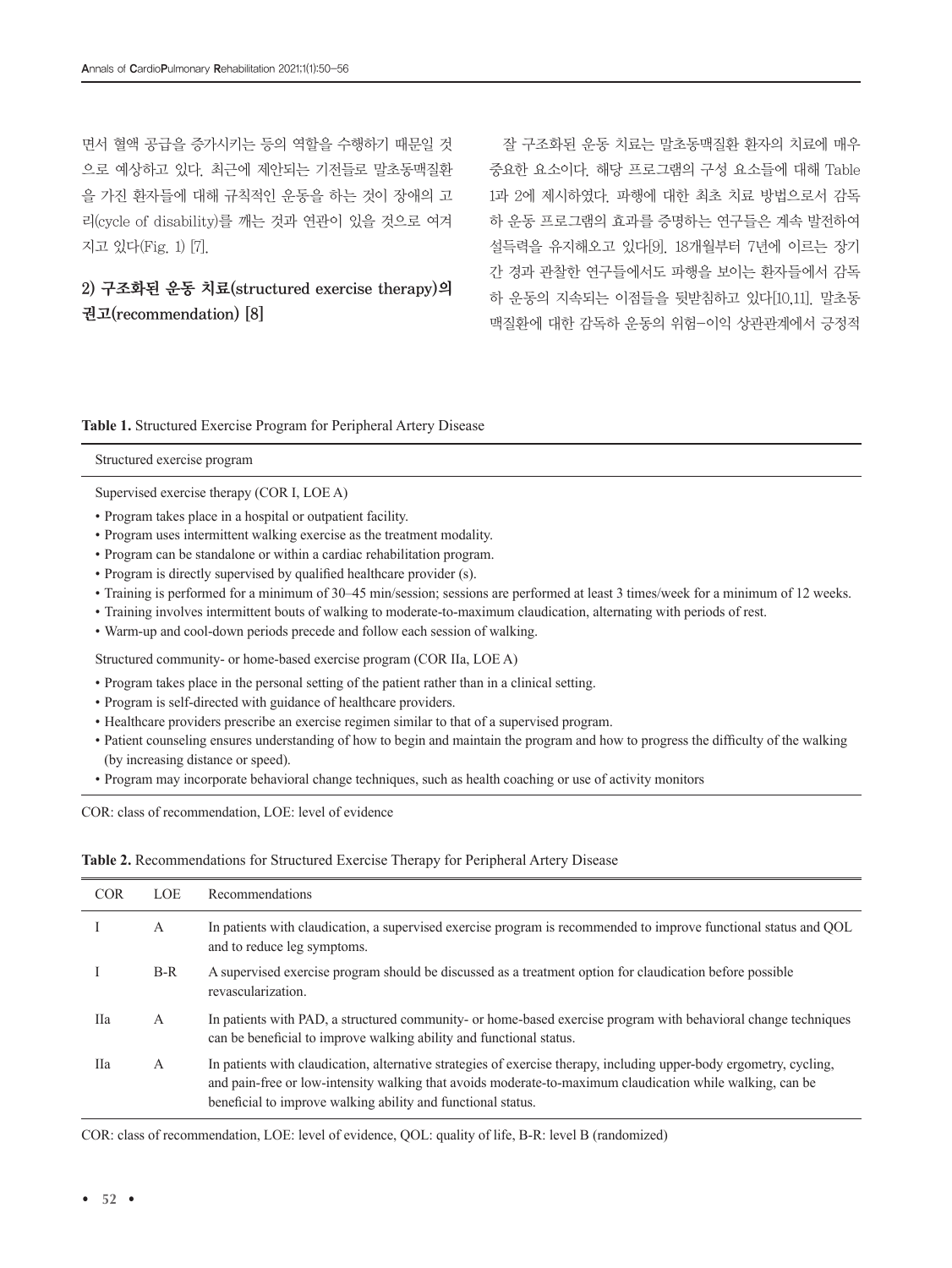인 결과가 관찰되었고, 운동에 대한 절대 금기인 운동-제한 심 혈관 질환, 절단 혹은 휠체어 생활, 그리고 운동을 방해할 수 있는 다른 주요 동반 질환들을 잘 차단했을 경우 안전성도 매 우 높은 것으로 보고되었다[12]. 운동 기능은 4-8주부터 점진 적으로 좋아지기 시작해서 12-24주를 넘어서까지 지속적으로 향상된다. 병원에서의 감독하 운동이 가정에서의 운동에 비해 보행 거리의 호전에 있어 더 효과적이나 삶의 질이나 자가 보고 식 기능의 호전에는 큰 차이를 보이지 않았다[13].

#### 3) 운동 프로그램을 위한 사전 평가

운동 기능 상태를 평가하기 위해 우선적으로 고려되는 것은 트레드밀 운동부하검사이다. 운동에 따른 환자의 심박동과 혈 압 반응뿐 아니라 운동 중 파행의 역치를 포함한 정보를 얻을 수 있다. 이는 비정상적인 심장 반응이 발생할 수 있는 시점의 심박동 혹은 혈압에 도달하기 전에 다리 통증으로 인해 평가 가 제한되는 것을 통해 감지할 수 있다. 훈련 이후 보행 능력의 향상에 의해 평가 중 드러나지 않았던 심장 증상들이 나타나 는 경우도 종종 있음을 이해하고 있어야 한다. 부득이 트레드 밀 검사가 어려운 경우 6분 보행 검사를 시행할 수 있지만, 운 동 처방을 위해서는 상대적으로 효용성이 떨어지는 부분이 있 다. 운동 검사를 시행할 때에는 발과 피부의 상태를 면밀히 관 찰하여 평가 전후 상처가 발생하지 않도록 주의를 기울이는 것 이 반드시 필요하다.

운동부하검사를 위해 여러 가지 프로토콜이 제시되고 있다. Gardner [14]가 제시한 단계적(graded) 프로토콜은 3.2 km/ h 속도를 유지한 채로 경사도를 0%에서 매 2분마다 2%씩 증 가시키는 방법으로 최대 30분간 시행할 수 있다. 변형 프로토 콜으로는 2.0 km/h의 속도로 매 4분마다 경사도를 2% 증가시 키거나, 4.4 km/h의 속도로 매 분마다 경사도를 2% 증가시키 는 방법도 있다. Hiatt [15]가 제시한 프로토콜은 3.2 km/h 속 도를 유지한 채로 경사도를 0%에서 매 3분마다 3.5%씩 증가 시키는 방법이다. 그 밖에 경사도를 10-12%로 고정하거나 속 도를 3 km/h로 고정한 채로 검사를 진행하는 고정식(fixed) 프로토콜도 제시된 바 있다. 검사 중 환자에게 일정한 간격(예, 30초 간격)으로 파행 통증 유무에 대해 질문하여야 한다. 대 개 다리 통증 척도(Table 3)를 사용하여 최초 파행 발생 시간 과 더 이상 보행을 할 수 없는 최대 보행 가능 시간을 물어본 다. 연구에 따르면 말초동맥질환의 상태 평가를 위해서는 단계 적 프로토콜을 적용하여 최대 보행 시간을 측정하는 것이 가 장 신뢰도가 높다고 알려져 있다[16].

| Grade | Symptoms                       |
|-------|--------------------------------|
|       | No pain                        |
|       | Initial, minimal pain          |
| っ     | Moderate pain, bothersome pain |
| ς     | Intense pain                   |
|       | Maximal pain, cannot continue  |
|       |                                |

#### **Table 3.** Intermittent Claudication Rating Scale

#### 4) 운동 프로그램 처방

운동을 통한 효과를 얻기 위해서는 한 세션당 최소 30분 이 상, 일주일에 최소 3세션 이상의 훈련을 최소 12주 이상 지속 하는 것이 필요하며 유산소운동의 강도는 거의 중등도에서 최 대 통증 수준에 가까이 가도록 하는 것이 권장된다. 운동 전 준비운동(warm-up)과 운동 후 정리운동(cool-down)은 각 각 5분 이상씩 시행하여야 한다. 트레드밀을 이용한 일반적인 단계적 운동 방법은 Table 4에서 7에 각각 정리하였다[17,18].

운동 시 유의해야 할 점은 다리통증 척도 기준 2-3점/4점을 넘어갈 때까지 계속 걷지 않도록 해야한다는 것이다. 다리 불 편감은 대개 2-5분 경과 시 사라지는데, 만약 심한 통증을 느 낄 때까지 걸을 경우 근육 내 젖산(lactic acid)이 축적되면서 통증 소실까지의 시간이 더 오래 걸릴 수 있고 이로 인해 다음 운동 프로그램에 지장을 초래할 수 있다. 다리 증상으로 휴식 을 취해야 할 때는 속도를 서서히 줄이지 말고 운동을 완전히 멈춰야 한다. 이후 불편감이 완전히 소실된 이후 다시 운동을 시작하도록 한다[17].

그 외에 운동 수행 시 고려해야 할 사항들로 우선 운동 간 간격이 72시간을 넘지 않도록 하는 것이 운동의 효과를 증대 하는 데 도움이 된다. 만약 스텐트가 거치된 상태라면 스텐트 가 구부러지는 것을 방지하기 위해 스쿼트 자세와 같이 굽히 는 동작을 장시간 하는 것을 피하는 것이 좋다. 발바닥에 상처 가 있는 경우라면 체중 부하를 하지 않는 운동 방법을 찾는 것 이 바람직하다. 만약 운동 프로그램 수행 도중 증상이 재발한 다면 재협착 가능성이 있으므로 혈관 전문가에게 환자를 의뢰 하여야 한다. 유산소운동이 말초동맥질환에 대한 가장 좋은 우선적인 방법이기는 하지만, 저항성 근력 운동을 함께 시행할 수도 있다. 저항성 운동은 임상적으로 유의하게 환자의 보행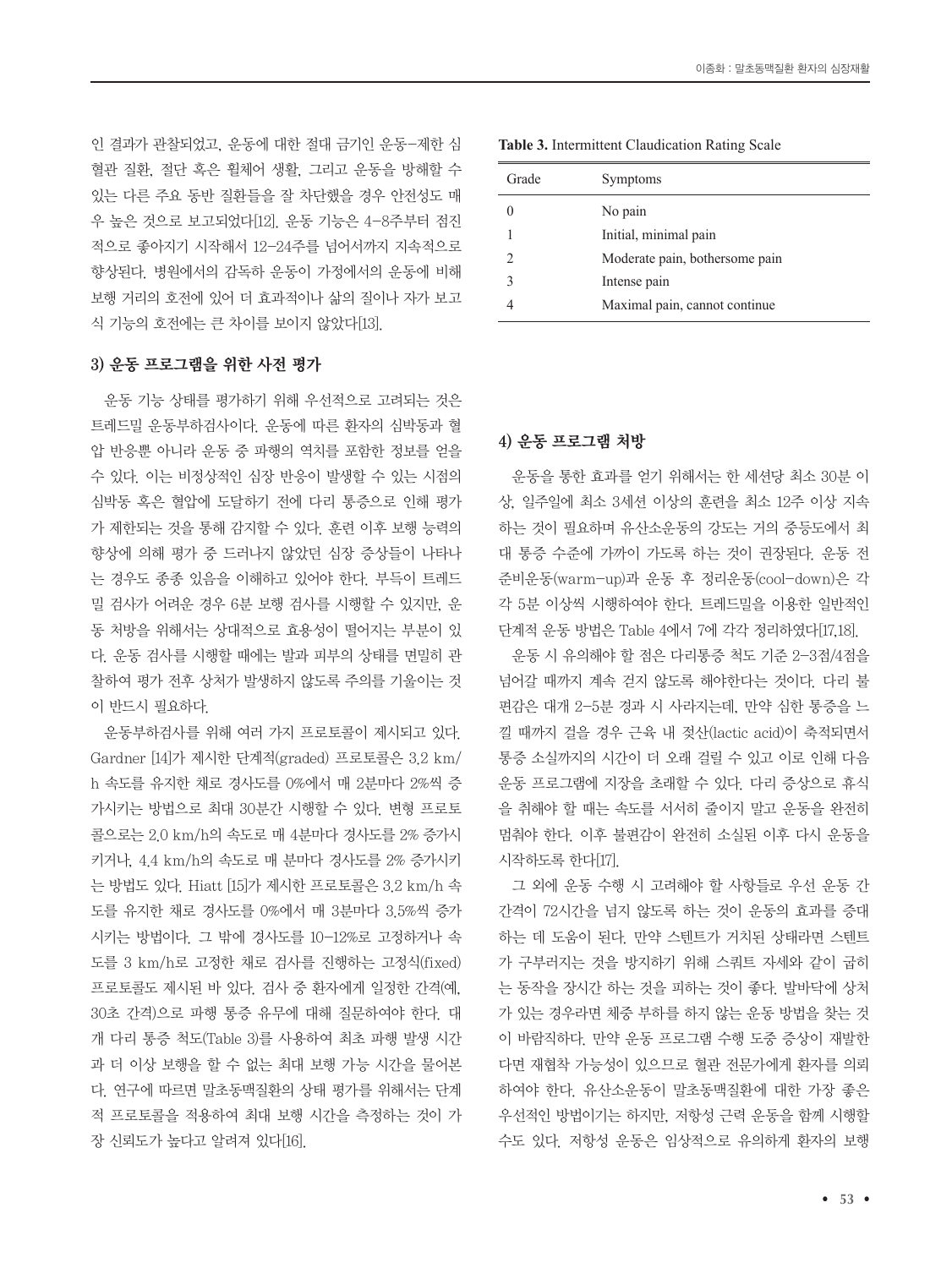#### **Table 4.** Treadmill Exercise Program I

Exercise program

- Start at 3.2 km/h speed and 0% grade.
- Use handrails only to keep balance, do not hold them too tight.
- Stop the treadmill completely when the pain scale reaches 2-3/4 points.
- Restart the exercise at the same intensity, after the discomfort disappears.
- Repeat rest/exercise sessions.
- Increase the load when walking is possible without leg discomfort for more than 8 min. a) Increase the speed by 0.3 km/h when it is possible to walk for 8 min.

b) Increase the grade by 1% when it is possible to walk at 5.4 km/h or reach a speed that no longer can be raised.

#### **Table 5.** Treadmill Exercise Program II (including when CPET is not performed)

#### Exercise program

- Walk at a comfortable speed and 0% grade to reach a lower extremity pain scale of 2-3/4 points after 5-10 min.
- When lower extremity pain develops, rest (in a sitting or standing position) until the pain disappears, and then repeat rest/exercise until the whole exercise time reaches about 60 min.
- Continue the exercise in a similar manner until the cumulative exercise time is approximately 30-45 min out of the total exercise time  $of 60 min$
- Increase the intensity gradually (0.2 km/h speed or 1% grade), when it is possible to walk continuously for more than 10 min.
- Continue the exercise when lower extremity pain reaches 2-3/4 points after 5-10 min and the cumulative exercise time reaches to 30- 45 min during 60 min.

#### **Table 6.** Exercise Program if Lower Extremity Symptoms Occur in Non-treadmill Exercise Such as Lower Extremity Ergometer

#### Exercise program

- Start at 50-80 revolutions per minute (RPM) until 2-3/4 points lower extremity pain develops after 5-10 min of exercise.
- When lower extremity pain develops, rest until the pain disappears, and then repeat rest/exercise until the whole exercise time reaches about 60 min.
- Continue the exercise in a similar manner until the cumulative exercise time is 30-45 min out of the total exercise time of 60 min.
- Increase the RPM little by little, when the exercise is consecutively possible over 10 min.
- Continue the exercise when lower extremity pain reaches 2-3/4 points after 5-10 min and the cumulative exercise time reaches to 30- 45 min during 60 min.

#### **Table 7.** Exercise Program if Lower Extremity Symptoms do not Occur in Non-treadmill Exercise Such as Upper Extremity Ergometer

#### Exercise program

- Start at a comfortable intensity around 50 revolutions per minute (RPM).
- Repeat 2 min exercise/2 min rest for 60 min.
- Gradually, increase exercise time, such as 5 min exercise/1 min exercise.
- Exercise 2 min exercise/2 min rest for 60 min
- Gradually, increase exercise time from 20 min to 60 min.
- Maintain the exercise intensity of 11-15 points of Borg scale.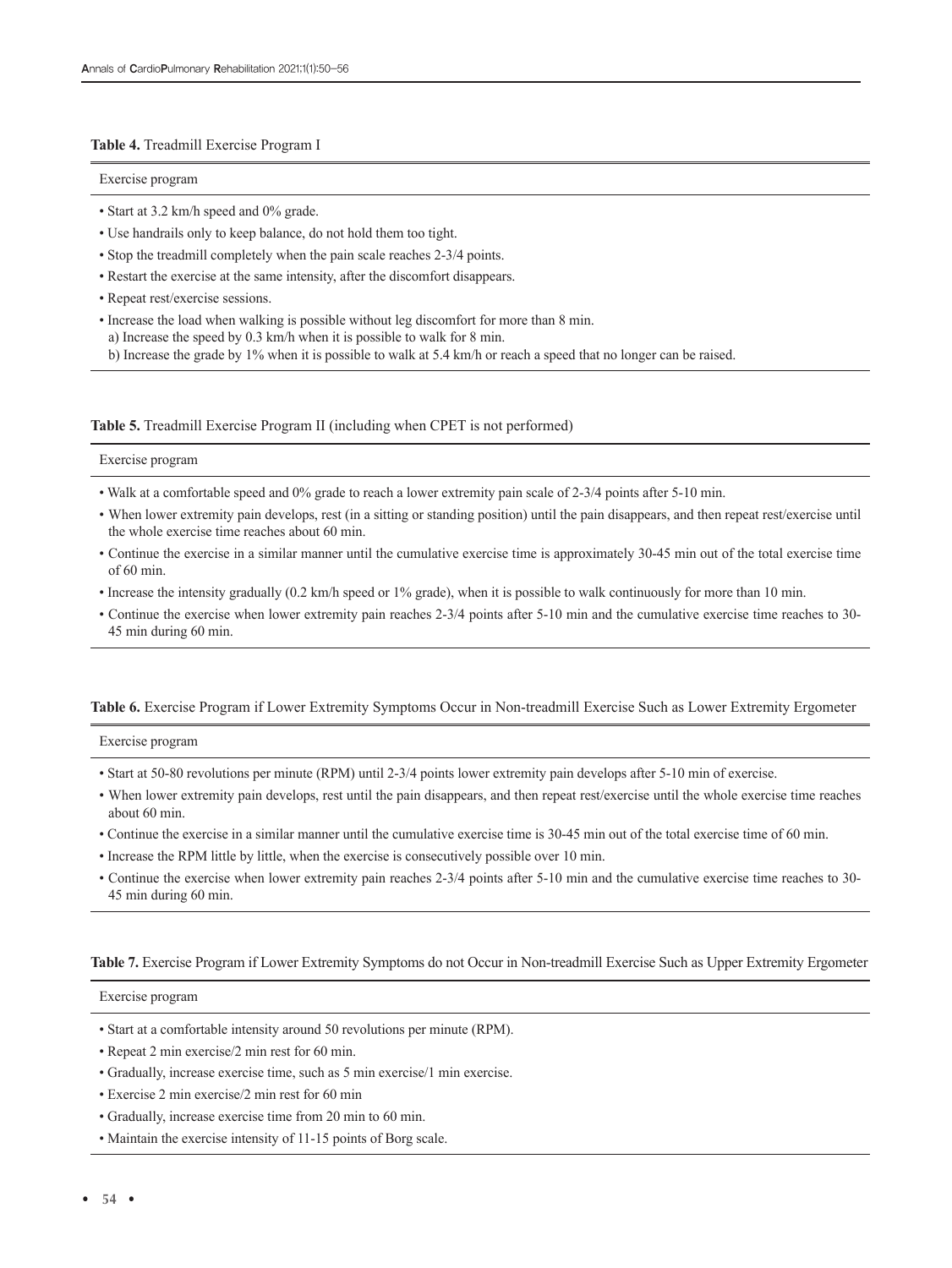능력을 호전시킬 수 있다. 대개 1 repetition maximum (RM) 의 70-84% 수준을 고강도, 50-69% 수준을 중등도 강도로 간주하며, 고강도에 가까운 운동을 할수록 보다 좋은 결과를 가져온다고 알려져 있다[7].

## 결 론

말초동맥질환 환자들에서 유산소운동은 매우 효과적이고 가성비 좋은 치료법이라고 할 수 있다. 감독하 운동 치료와 가 정 기반의 운동 치료 모두 높은 단계의 권고 등급과 권고 수준 을 보이고 있으며, 보행 능력을 포함하는 기능 향상뿐 아니라 파행 등의 특징적인 임상 증상들을 호전시켜 궁극적으로 삶의 질 향상에 큰 도움을 줄 수 있다. 치료의 효과를 높이고 부상 을 예방하기 위해서 사전에 환자의 상태를 충분히 평가한 뒤 적절한 운동 강도와 시간, 방법들을 처방하는 것이 무엇보다 중요할 것이다.

#### **REFERENCES**

- **1.** Criqui M, Aboyans V. Epidemiology of peripheral artery disease. Circ Res 2015;116:1509-26.
- **2.** Joosten MM, Pai JK, Bertoia ML, Rimm EB, Spiegelman D, Mittleman MA, et al. Associations between conventional cardiovascular risk factors and risk of peripheral artery disease in men. JAMA 2012;308:1660-7.
- **3.** Fowkes FGR, Murray GD, Butcher I, Heald CL, Lee RJ, Chambless LE, et al. Ankle brachial index combined with Framingham risk score to predict cardiovascular events and mortality: A meta-analysis. JAMA 2008;300:197-208.
- **4.** McDermott MM, Liu K, Greenland P, Guralnik JM, Criqui MH, Chan C, et al. Functional decline in peripheral arterial disease: associations with the ankle brachial index and leg symptoms. JAMA 2004;292:453-61.
- **5.** Gerhard-Herman MD, Gornik HL, Barrett C, Barshes NR, Corriere MA, Drachman DE, et al. 2016 AHA/ACC guideline on the management of patients with lower

extremity peripheral artery disease: executive summary: A report of the American college of cardiology/ American heart association task force on clinical practice guidelines. J Am Coll Cardiol 2017;69:1465- 508.

- **6.** Parmenter B, Parmenter B, Dieberg G, Dieberg G, Smart N, Smart N. Exercise training for management of peripheral arterial disease: A systematic review and meta-analysis. Sports Med 2015;45:231-44.
- **7.** Marjorie K, Thomas A, Carolyn R, Judith R, Kerry J, Diane T, et al. Pad exercise training toolkit: A guide for health care professionals. Vascular Cures 2016. p1-37.
- **8.** Barrett C, Barshes NR, Corriere MA, Drachman DE, Fscai, Fleisher LA, et al. 2016 AHA/ACC guideline on the management of patients with lower extremity peripheral artery disease: executive summary. Vasc Med 2017;22:NP1-43.
- **9.** Stewart KJ, Hiatt WR, Regensteiner JG, Hirsch AT. Exercise training for claudication. N Engl J Med 2002;347:1941-51.
- **10.** Murphy TP, Cutlip DE, Regensteiner JG, Mohler 3rd ER, Cohen DJ, Reynolds MR, et al. Supervised exercise, stent revascularization, or medical therapy for claudication due to aortoiliac peripheral artery disease: the CLEVER study. J Am Coll Cardiol 2015;65:999- 1009.
- **11.** Fakhry F, Rouwet EV, den Hoed PT, Hunink MGM, Spronk S. Long**-**term clinical effectiveness of supervised exercise therapy versus endovascular revascularization for intermittent claudication from a randomized clinical trial. Br J Surg 2013;100:1164-71.
- **12.** Gardner AW, Parker DE, Montgomery PS, Blevins SM. Step**-**Monitored home exercise improves ambulation, vascular function, and inflammation in symptomatic patients with peripheral artery disease: A randomized controlled trial. J Am Heart Assoc 2014;3:e001107.
- **13.** McDermott MM, Ferrucci L, Tian L, Guralnik JM, Lloyd-Jones D, Kibbe MR, et al. Effect of granulocytemacrophage colony-stimulating factor with or without supervised exercise on walking performance in patients